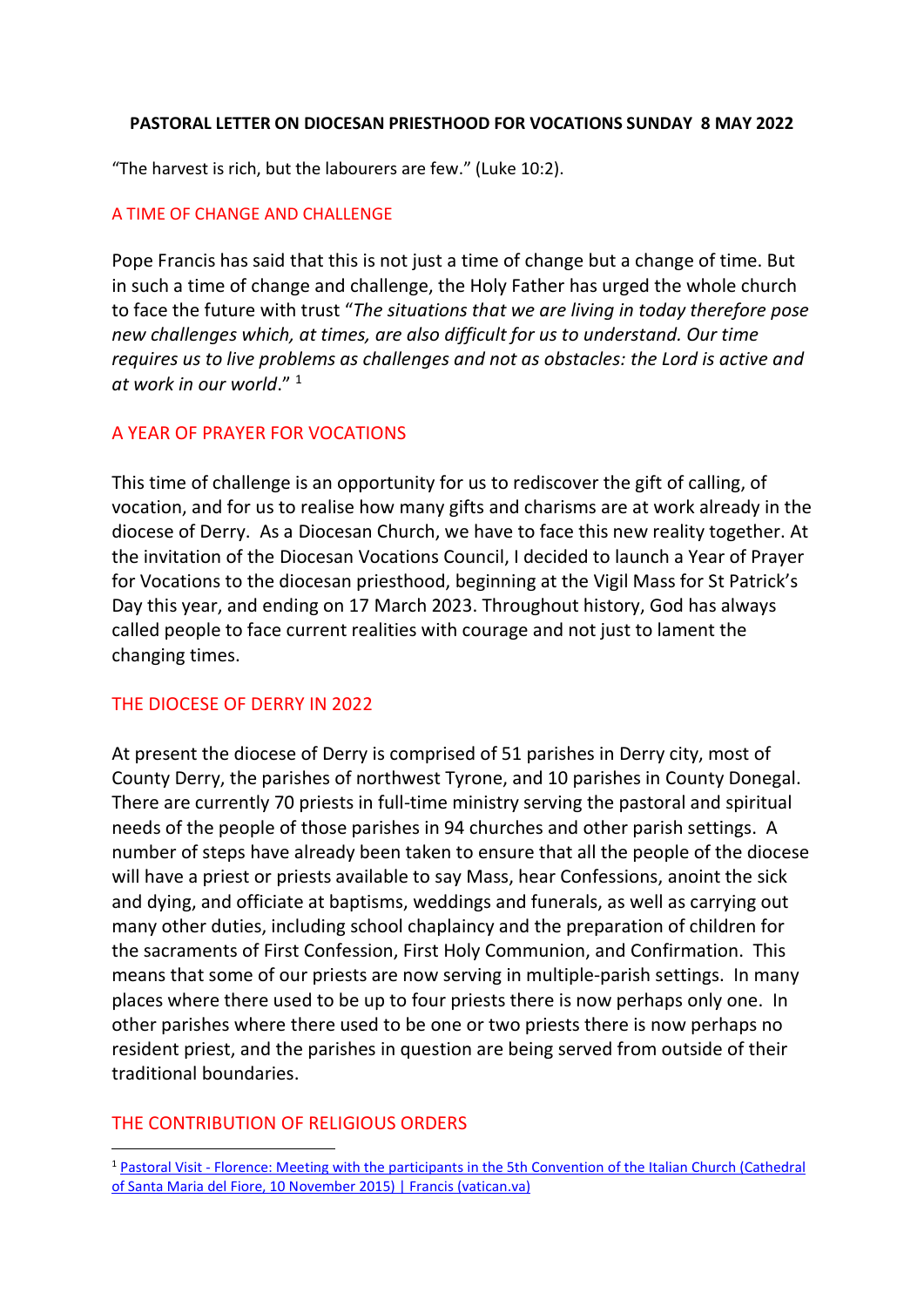Furthermore, a huge amount of work was undertaken by communities of religious women and men who have made an enormous contribution to education, social care and health services. And history shows that church renewal has never come without communities of radical young men and women who have dedicated their lives to proclaiming Christ by their life and work.

## A VARIETY OF MINISTRIES AND VOCATIONS

As we face the current challenges, God is still calling individuals to dedicate their lives to the many ministries in the church – ordained priesthood, the diaconate, consecrated life and other lay ministries. Our diocese will be healthy only when - as often in the past – we are open to all the gifts of the Holy Spirit and are rich in ministries.

## PRAYING FOR VOCATIONS

The Lord has invited us to pray that labourers will take up the task of ministering to God's people. As followers of Christ, we believe in the power of prayer. We believe that God listens to our prayers, and we know that God will answer our prayers. It has been said that 80% of vocations come from the 20% of parishes where people are actively praying for that intention. How rich will the harvest be in this diocese when all our parishioners are praying that those whom the Lord is calling to serve as priests and religious will respond generously to His invitation! By encouraging a culture of prayer for vocations throughout the diocese it is my fervent wish that each one of us, bishop, priests, religious, consecrated and lay will more readily discern and respond to God's call in our lives.

## THE HOLY FAMILY AS MODELS OF PRAYER

A vocation to the priesthood or religious life is cultivated first and foremost in the home, sometimes called "the domestic Church", when parents live up to the promises made at their child's baptism by teaching them to pray, praying with them and attending together the celebration of Mass and the sacraments. We look to the Holy Family of Jesus, Mary and Joseph as the outstanding model of faithful family life, and we ask Our Blessed Mother and St Joseph to guide and inspire all of us, the people of the diocese of Derry, in the undertaking of this Year of Prayer for Vocations.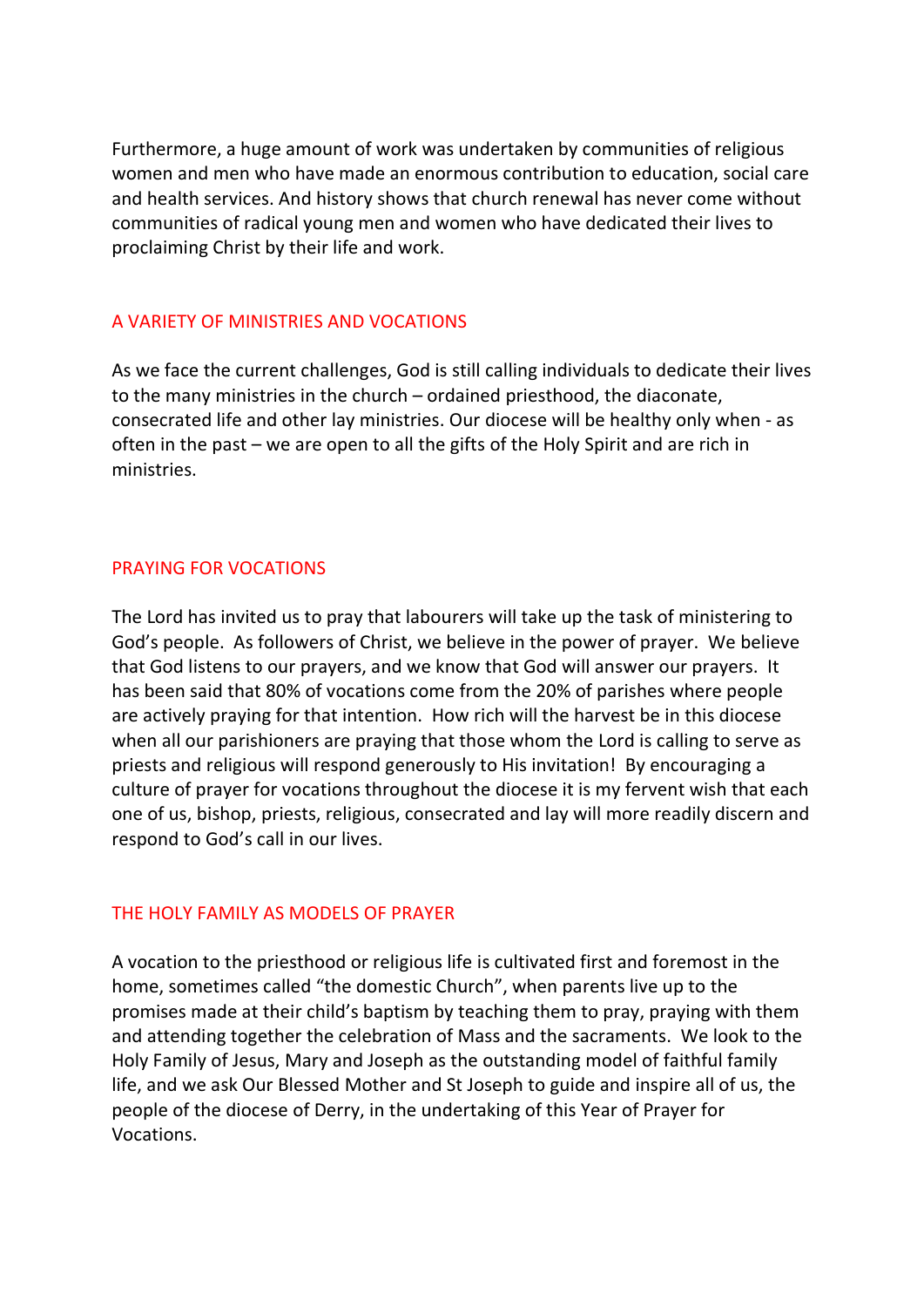## ENCOURAGING PRAYER FOR VOCATIONS IN THE DIOCESE

The Diocesan Vocations Council have already begun to celebrate a monthly Holy Hour for Vocations. Until the end of the summer these will take place in St Mary's Church, Creggan, Derry. Everyone is welcome to attend them in person, or to pray at home via the parish webcam. Beginning in September the Holy Hours will be celebrated in, and broadcast from, different parishes throughout the diocese. The locations will be published in parish and diocesan websites, as will the other initiatives of the Vocations Council during the course of this Year of Prayer.

I would ask that prayers for Vocations be offered regularly in all of our parishes. This is already happening in some places in the form of a weekly Rosary, or where an hour of prayer during Adoration of the Blessed Sacrament is dedicated to this intention. Some parishes, or individual parishioners or groups (for instance, the St Vincent de Paul Society, the Legion of Mary, St Joseph's Young Priests' Society, Cursillo, Youth Groups or Prayer Groups) may decide to offer up a period of prayer and fasting for the wide range of vocations in our diocese – for married couples and families, for the religious men and women of the diocese, for women in consecrated life, for those who are single, as well as for priests, deacons, seminarians, and those discerning their vocation in life.

# VOCATIONS IN OUR DIOCESE - AN ANSWER TO PRAYER

The prayers of those who have already been praying for an increase in priestly and religious vocations have been, and are being, answered. Currently, we have 5 men in formation, one of whom will be ordained a deacon today, 8 May, Vocations Sunday. Please God, another will be ordained a deacon next month. Our Diocesan Vocations Council are working with a number of men who are discerning their vocation, and these are being mentored by some of the priests of the diocese.

# THE DIOCESAN PRAYER FOR VOCATIONS

This Year of Prayer for Vocations will encourage co-responsibility and co-ownership among all of us in the work of promoting Vocations. I commend to you the Diocesan Prayer for Vocations, and ask that you pray it regularly. I ask the priests of the diocese to print the Prayer in their parish newsletters and to post it on their websites and social media channels.

We remember that it was the Lord Jesus Himself who said, "... ask the Lord of the harvest to send labourers into His harvest." And so we pray: